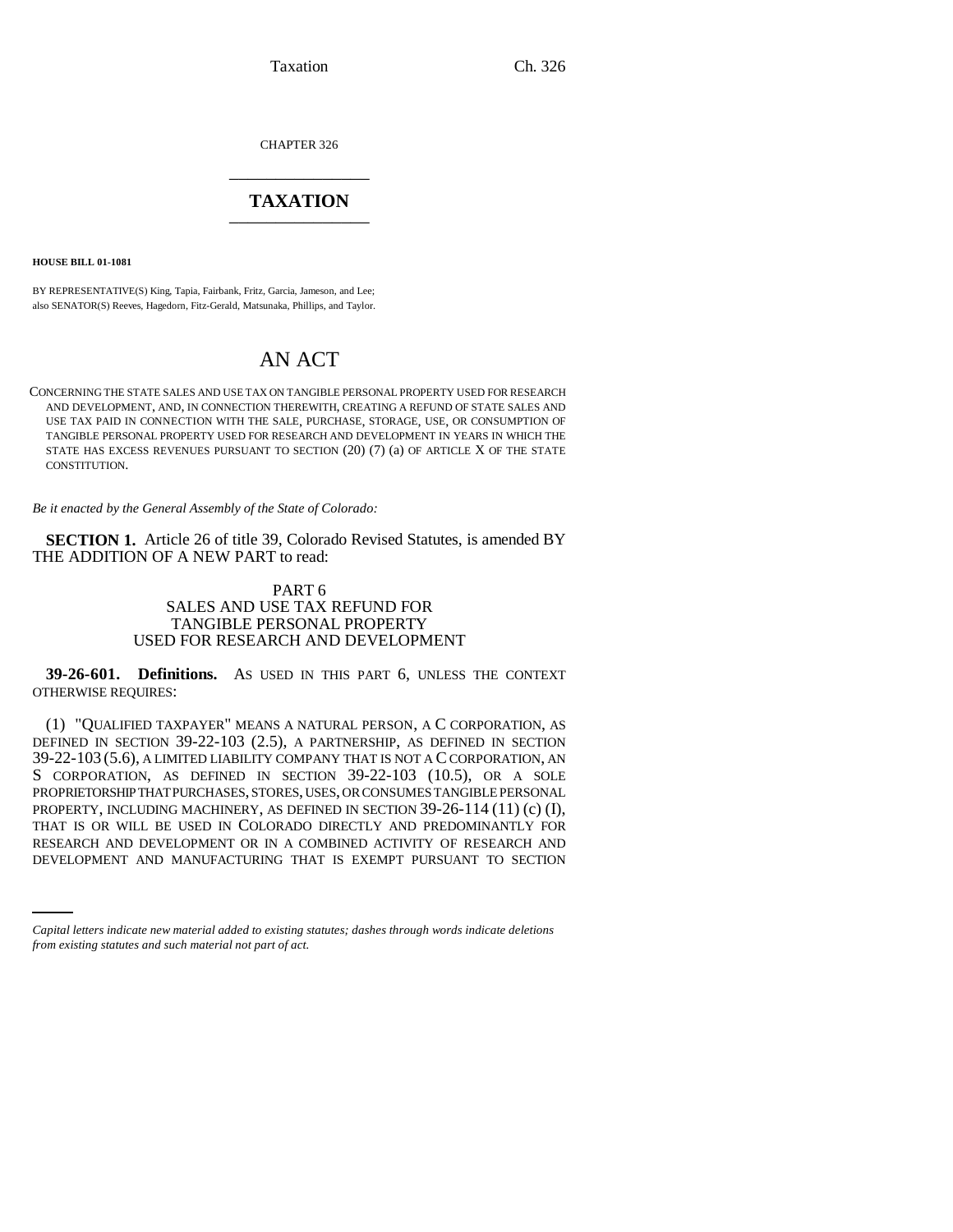#### 39-26-114 (11).

(2) (a) "RESEARCH AND DEVELOPMENT" MEANS QUALIFIED RESEARCH AS DEFINED IN 26 U.S.C. SEC. 41 (d) OR RESEARCH THAT HAS ONE OF THE FOLLOWING AS ITS ULTIMATE GOAL:

(I) BASIC RESEARCH IN A SCIENTIFIC OR TECHNICAL FIELD OF ENDEAVOR, INCLUDING, BUT NOT LIMITED TO, AEROSPACE, AGRICULTURE, HEALTH SCIENCES, BIOSCIENCES, PHARMACEUTICALS, COMPUTER TECHNOLOGY, ELECTRONICS, OR ENVIRONMENTAL TECHNOLOGY;

(II) ADVANCING KNOWLEDGE OR TECHNOLOGY IN A SCIENTIFIC OR TECHNICAL FIELD OF ENDEAVOR, INCLUDING, BUT NOT LIMITED TO, AEROSPACE, AGRICULTURE, HEALTH SCIENCES, BIOSCIENCES, PHARMACEUTICALS, COMPUTER TECHNOLOGY, ELECTRONICS, OR ENVIRONMENTAL TECHNOLOGY; OR

(III) THE TESTING OR INSPECTION OF MATERIALS OR PRODUCTS USED FOR QUALITY CONTROL BY ANY QUALIFIED TAXPAYER ENGAGED IN, AND ONLY TO THE EXTENT RELATED TO, QUALIFIED RESEARCH AS DEFINED IN 26 U.S.C. SEC. 41 (d) OR IN SUBPARAGRAPH (I) OR (II) OF THIS PARAGRAPH (a).

(b) "RESEARCH AND DEVELOPMENT" DOES NOT INCLUDE MARKET RESEARCH, EFFICIENCY SURVEYS, CONSUMER SURVEYS, ADVERTISING AND PROMOTIONS, MANAGEMENT STUDIES, OR RESEARCH IN CONNECTION WITH LITERARY, HISTORICAL, SOCIAL SCIENCE, PSYCHOLOGICAL, OR OTHER NONTECHNOLOGICAL ACTIVITIES.

**39-26-602. Fiscal years commencing on or after July 1, 2002 - temporary refund of state sales and use tax paid for tangible personal property used for research and development to refund state revenues exceeding TABOR limit application requirements and procedures - legislative declaration.** (1) THE GENERAL ASSEMBLY FINDS AND DECLARES THAT PROVIDING A REFUND OF STATE SALES AND USE TAX PAID IN CONNECTION WITH THE SALE, PURCHASE, STORAGE, USE, OR CONSUMPTION OF TANGIBLE PERSONAL PROPERTY, INCLUDING MACHINERY AS DEFINED IN SECTION 39-26-114 (11) (c) (I), USED IN COLORADO DIRECTLY AND PREDOMINANTLY FOR RESEARCH AND DEVELOPMENT OR IN A COMBINED ACTIVITY OF RESEARCH AND DEVELOPMENT AND MANUFACTURING THAT IS EXEMPT PURSUANT TO SECTION 39-26-114(11) IS A REASONABLE METHOD OF REFUNDING A PORTION OF THE EXCESS STATE REVENUES REQUIRED TO BE REFUNDED IN ACCORDANCE WITH SECTION 20 (7) (d) OF ARTICLE X OF THE STATE CONSTITUTION.

(2) (a) SUBJECT TO THE PROVISIONS OF SUBSECTION (6) OF THIS SECTION, FOR THE STATE FISCAL YEAR COMMENCING ON JULY 1, 2002, IF, BASED ON THE FINANCIAL REPORT PREPARED BY THE CONTROLLER IN ACCORDANCE WITH SECTION 24-77-106.5, C.R.S., THE CONTROLLER CERTIFIES THAT THE AMOUNT OF STATE REVENUES FOR SAID STATE FISCAL YEAR EXCEEDS THE LIMITATION ON STATE FISCAL YEAR SPENDING IMPOSED BY SECTION 20 (7) (a) OF ARTICLE X OF THE STATE CONSTITUTION FOR SAID STATE FISCAL YEAR AND THE VOTERS STATEWIDE EITHER HAVE NOT AUTHORIZED THE STATE TO RETAIN AND SPEND ALL OF THE EXCESS STATE REVENUES FOR THAT STATE FISCAL YEAR OR HAVE AUTHORIZED THE STATE TO RETAIN AND SPEND ONLY A PORTION OF THE EXCESS STATE REVENUES FOR THAT STATE FISCAL YEAR, EACH QUALIFIED TAXPAYER SHALL BE ALLOWED TO CLAIM A REFUND IN AN AMOUNT EQUAL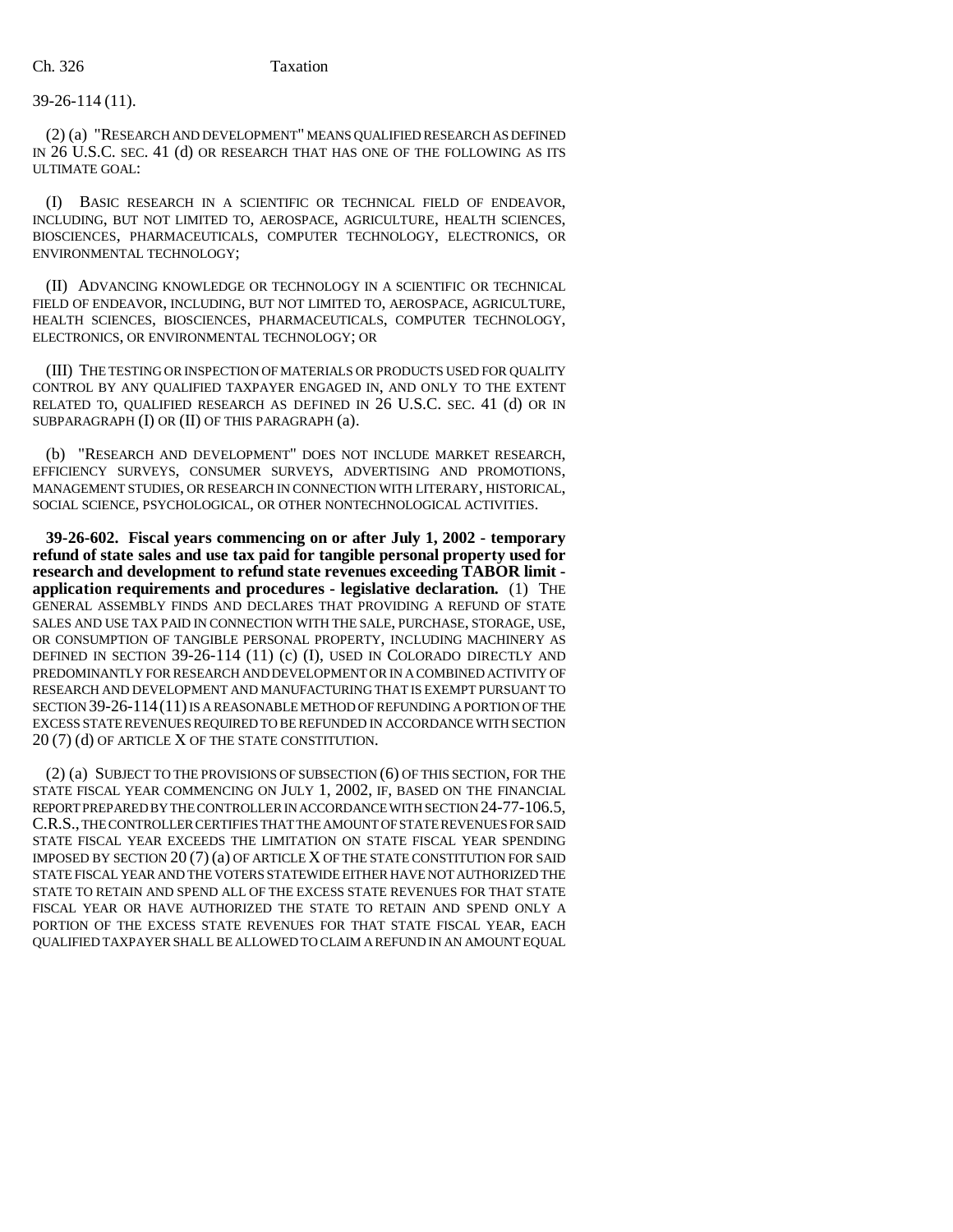#### Taxation Ch. 326

TO FIFTY PERCENT OF ALL STATE SALES AND USE TAX PAID BY THE QUALIFIED TAXPAYER PURSUANT TO PARTS 1 AND 2 OF THIS ARTICLE DURING THAT STATE FISCAL YEAR ON THE SALE, PURCHASE, STORAGE, USE, OR CONSUMPTION OF TANGIBLE PERSONAL PROPERTY, INCLUDING MACHINERY AS DEFINED IN SECTION 39-26-114(11) (c) (I), THAT IS OR WILL BE USED IN COLORADO DIRECTLY AND PREDOMINANTLY FOR RESEARCH AND DEVELOPMENT OR IN A COMBINED ACTIVITY OF RESEARCH AND DEVELOPMENT AND MANUFACTURING THAT IS EXEMPT PURSUANT TO SECTION 39-26-114 (11).

(b) SUBJECT TO THE PROVISIONS OF SUBSECTION (6) OF THIS SECTION, FOR STATE FISCAL YEARS COMMENCING ON OR AFTER JULY 1, 2003, IF, BASED ON THE FINANCIAL REPORT PREPARED BY THE CONTROLLER IN ACCORDANCE WITH SECTION 24-77-106.5, C.R.S., THE CONTROLLER CERTIFIES THAT THE AMOUNT OF STATE REVENUES FOR SAID STATE FISCAL YEAR EXCEEDS THE LIMITATION ON STATE FISCAL YEAR SPENDING IMPOSED BY SECTION 20 (7) (a) OF ARTICLE X OF THE STATE CONSTITUTION FOR SAID STATE FISCAL YEAR AND THE VOTERS STATEWIDE EITHER HAVE NOT AUTHORIZED THE STATE TO RETAIN AND SPEND ALL OF THE EXCESS STATE REVENUES FOR THAT STATE FISCAL YEAR OR HAVE AUTHORIZED THE STATE TO RETAIN AND SPEND ONLY A PORTION OF THE EXCESS STATE REVENUES FOR THAT STATE FISCAL YEAR, EACH QUALIFIED TAXPAYER SHALL BE ALLOWED TO CLAIM A REFUND IN AN AMOUNT EQUAL TO ALL STATE SALES AND USE TAX PAID BY THE QUALIFIED TAXPAYER PURSUANT TO PARTS 1 AND 2 OF THIS ARTICLE DURING THAT STATE FISCAL YEAR ON THE SALE, PURCHASE, STORAGE, USE, OR CONSUMPTION OF TANGIBLE PERSONAL PROPERTY, INCLUDING MACHINERY AS DEFINED IN SECTION 39-26-114 (11) (c) (I), THAT IS OR WILL BE USED IN COLORADO DIRECTLY AND PREDOMINANTLY FOR RESEARCH AND DEVELOPMENT OR IN A COMBINED ACTIVITY OF RESEARCH AND DEVELOPMENT AND MANUFACTURING THAT IS EXEMPT PURSUANT TO SECTION 39-26-114 (11).

(3) TO CLAIM THE REFUND ALLOWED BY SUBSECTION (2) OF THIS SECTION, A QUALIFIED TAXPAYER SHALL SUBMIT A REFUND APPLICATION TO THE DEPARTMENT OF REVENUE ON A FORM PROVIDED BY THE DEPARTMENT. SUCH APPLICATION SHALL BE SUBMITTED NO EARLIER THAN JANUARY 1 AND NO LATER THAN APRIL 1 OF THE STATE FISCAL YEAR IMMEDIATELY FOLLOWING THE STATE FISCAL YEAR FOR WHICH THE REFUND IS CLAIMED. THE APPLICATION SHALL BE ACCOMPANIED BY PROOF OF PAYMENT OF STATE SALES AND USE TAXES PAID BY THE QUALIFIED TAXPAYER IN THE IMMEDIATELY PRECEDING STATE FISCAL YEAR ON THE SALE, PURCHASE, STORAGE, USE, OR CONSUMPTION OF TANGIBLE PERSONAL PROPERTY, INCLUDING MACHINERY AS DEFINED IN SECTION  $39-26-114$  (11) (c) (I), THAT IS OR WILL BE USED IN COLORADO DIRECTLY AND PREDOMINANTLY FOR RESEARCH AND DEVELOPMENT OR IN A COMBINED ACTIVITY OF RESEARCH AND DEVELOPMENT AND MANUFACTURING THAT IS EXEMPT PURSUANT TO SECTION 39-26-114 (11). THE APPLICATION SHALL ALSO INCLUDE ANY ADDITIONAL INFORMATION THAT THE DEPARTMENT OF REVENUE MAY REQUIRE BY RULE, WHICH MAY INCLUDE, WITHOUT LIMITATION, A DETAILED LIST OF ALL EXPENDITURES THAT SUPPORT A CLAIM FOR A REFUND, THE NAME AND ADDRESSES OF AN INDIVIDUAL WHO MAINTAINS RECORDS OF SUCH EXPENDITURES, AND A STATEMENT THAT THE QUALIFIED TAXPAYER AGREES TO FURNISH RECORDS OF ALL SUCH EXPENDITURES TO THE DEPARTMENT UPON REQUEST. NO REFUND SHALL BE ALLOWED IF THE QUALIFIED TAXPAYER HAS NOT COMPLIED WITH THE PROVISIONS OF THIS SUBSECTION (3).

(4) ANY REFUND ALLOWED PURSUANT TO THIS SECTION FOR ANY GIVEN STATE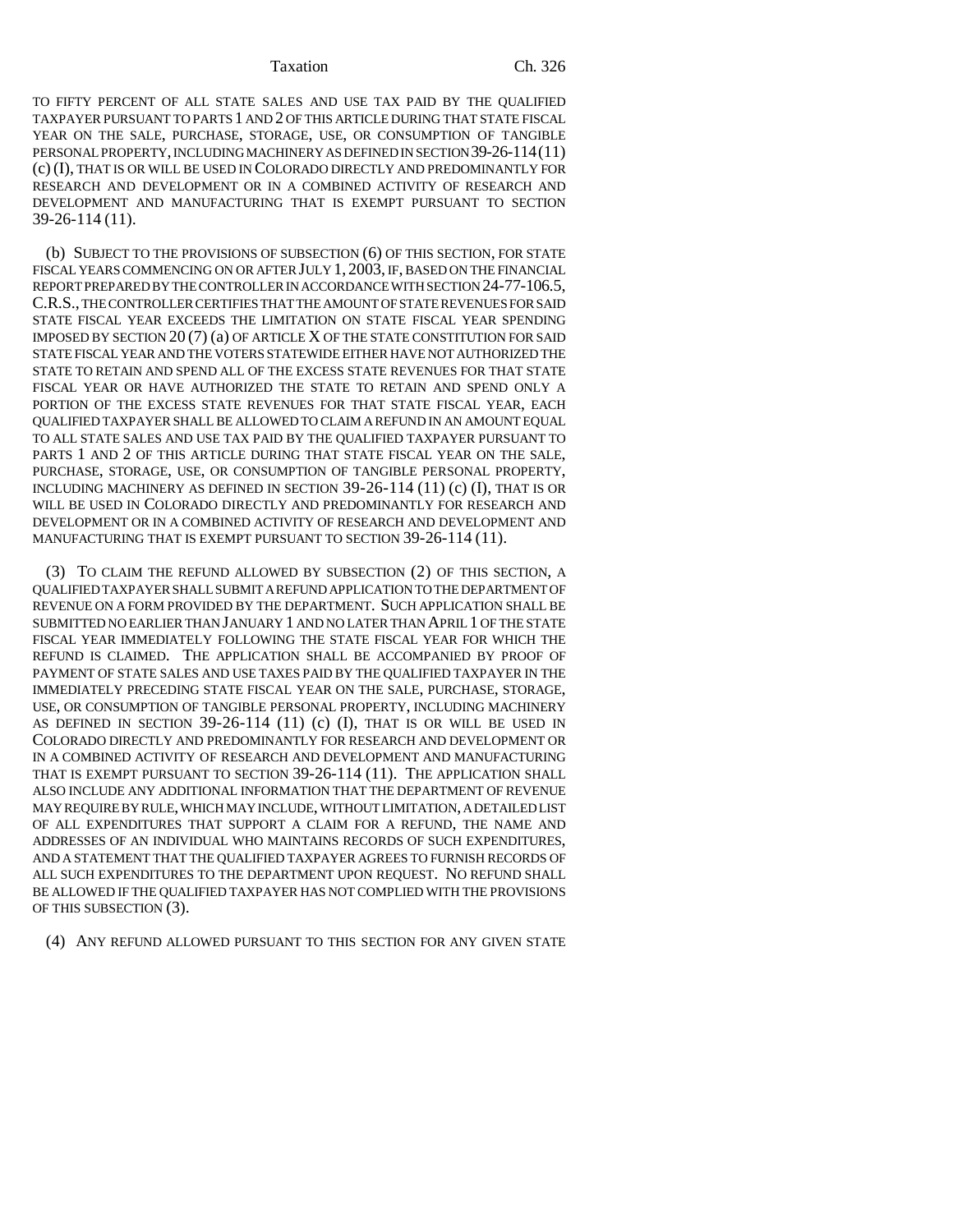FISCAL YEAR SHALL BE PUBLISHED IN RULES PROMULGATED BY THE EXECUTIVE DIRECTOR OF THE DEPARTMENT OF REVENUE IN ACCORDANCE WITH ARTICLE 4 OF TITLE 24, C.R.S.

(5) IF ONE OR MORE BALLOT QUESTIONS ARE SUBMITTED TO THE VOTERS AT A STATEWIDE ELECTION TO BE HELD IN NOVEMBER OF ANY CALENDAR YEAR COMMENCING ON OR AFTER JANUARY 1, 2003, THAT SEEK AUTHORIZATION FOR THE STATE TO RETAIN AND SPEND ALL OR ANY PORTION OF THE AMOUNT OF EXCESS STATE REVENUES FOR THE STATE FISCAL YEAR ENDING DURING SAID CALENDAR YEAR, THE EXECUTIVE DIRECTOR OF THE DEPARTMENT OF REVENUE SHALL NOT DETERMINE WHETHER THE REFUND AUTHORIZED BY SUBSECTION (2) OF THIS SECTION SHALL BE ALLOWED AND SHALL NOT PROMULGATE RULES CONTAINING THE AMOUNT OF SAID REFUND UNTIL THE IMPACT OF THE RESULTS OF SAID ELECTION ON THE AMOUNT OF EXCESS STATE REVENUES TO BE REFUNDED IS ASCERTAINED.

(6) (a) IF, BASED ON THE FINANCIAL REPORT PREPARED BY THE CONTROLLER IN ACCORDANCE WITH SECTION 24-77-106.5,C.R.S., THE CONTROLLER CERTIFIES THAT THE AMOUNT OF STATE REVENUES FOR THE STATE FISCAL YEAR COMMENCING ON OR AFTER JULY 1, 2002, EXCEEDS THE LIMITATION ON STATE FISCAL YEAR SPENDING IMPOSED BY SECTION 20 (7) (a) OF ARTICLE X OF THE STATE CONSTITUTION FOR THAT STATE FISCAL YEAR BY LESS THAN THREE HUNDRED FIFTY-EIGHT MILLION FOUR HUNDRED THOUSAND DOLLARS, AS ADJUSTED PURSUANT TO PARAGRAPH (b) OF THIS SUBSECTION (6), THEN THE REFUND AUTHORIZED BY SUBSECTION (2) OF THIS SECTION SHALL NOT BE ALLOWED IN THE STATE FISCAL YEAR IMMEDIATELY FOLLOWING SAID STATE FISCAL YEAR.

(b) (I) NO LATER THAN OCTOBER 1 OF ANY GIVEN CALENDAR YEAR COMMENCING ON OR AFTER JANUARY 1, 2003, THE EXECUTIVE DIRECTOR OF THE DEPARTMENT OF REVENUE SHALL ANNUALLY ADJUST THE DOLLAR AMOUNT SPECIFIED IN PARAGRAPH (a) OF THIS SUBSECTION (6) TO REFLECT THE RATE OF GROWTH OF COLORADO PERSONAL INCOME FOR THE CALENDAR YEAR IMMEDIATELY PRECEDING THE CALENDAR YEAR IN WHICH SUCH ADJUSTMENT IS MADE; EXCEPT THAT, IN CALENDAR YEAR 2003, THE EXECUTIVE DIRECTOR SHALL ADJUST SAID DOLLAR AMOUNT TO REFLECT THE RATE OF GROWTH OF COLORADO PERSONAL INCOME FOR CALENDAR YEARS 2001 AND 2002. FOR PURPOSES OF THIS SUBPARAGRAPH (I), "THE RATE OF GROWTH OF COLORADO PERSONAL INCOME" MEANS THE PERCENTAGE CHANGE BETWEEN THE MOST RECENT PUBLISHED ANNUAL ESTIMATE OF TOTAL PERSONAL INCOME FOR COLORADO, AS DEFINED AND OFFICIALLY REPORTED BY THE BUREAU OF ECONOMIC ANALYSIS IN THE UNITED STATES DEPARTMENT OF COMMERCE FOR THE CALENDAR YEAR IMMEDIATELY PRECEDING THE CALENDAR YEAR IN WHICH THE ADJUSTMENT IS MADE AND THE MOST RECENT PUBLISHED ANNUAL ESTIMATE OF TOTAL PERSONAL INCOME FOR COLORADO, AS DEFINED AND OFFICIALLY REPORTED BY THE BUREAU OF ECONOMIC ANALYSIS IN THE UNITED STATES DEPARTMENT OF COMMERCE FOR THE CALENDAR YEAR PRIOR TO THE CALENDAR YEAR IMMEDIATELY PRECEDING THE CALENDAR YEAR IN WHICH THE ADJUSTMENT IS MADE.

(II) UPON CALCULATING THE ADJUSTMENT OF SAID DOLLAR AMOUNT IN ACCORDANCE WITH SUBPARAGRAPH (I) OF THIS PARAGRAPH (b), THE EXECUTIVE DIRECTOR OF THE DEPARTMENT OF REVENUE SHALL NOTIFY IN WRITING THE EXECUTIVE COMMITTEE OF THE LEGISLATIVE COUNCIL CREATED PURSUANT TO SECTION 2-3-301 (1),C.R.S., OF THE ADJUSTED DOLLAR AMOUNT AND THE BASIS FOR